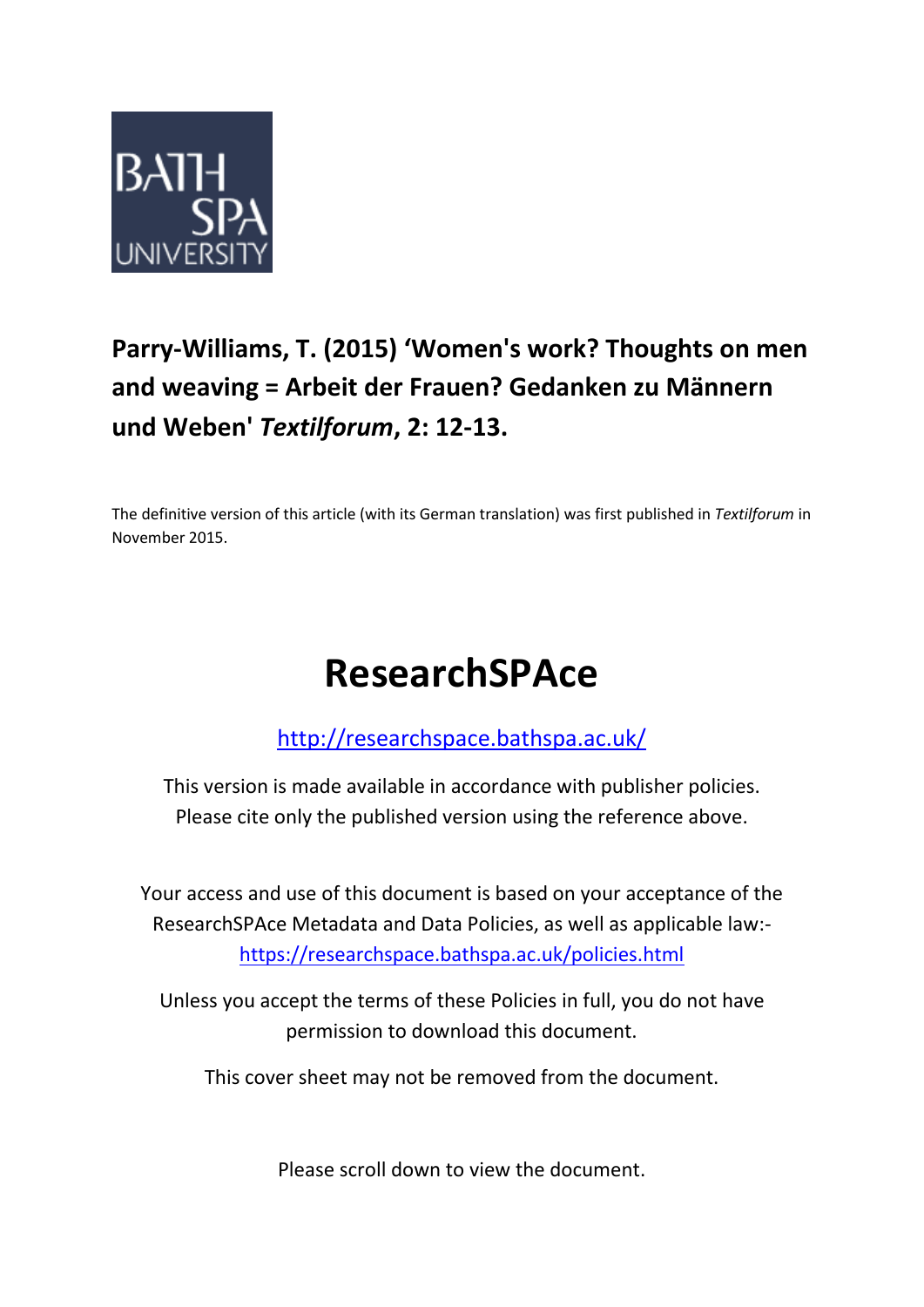## **Women's Work?**

### **Thoughts on Men and Weaving**

### *[Accepted version of article by Tim Parry-Williams]*

As a weaver, and particularly a hand-weaver, I have long being conscious of occupying what is commonly perceived as 'a female terrain' or women's world. It seems that as a man and a weaver, I am an oddity. This is somewhat ironic, as historically, certainly in the modern 'west', the majority of weavers were men, earning the family 'crust' by exercising relative strength and stamina, working long days to produce great volumes of cloth for selling to journeying clothiers. Traditional family and social hierarchies afforded respect to this head of the household while 'weaver' was a very decent occupation in the many textile-based economies.

The 'progress' of the industrial revolution however, brought mechanisation and mass production to the craft of weaving and with this, the particular knowledge (and associated patriarchal seat) shifted away from the cottage to the mill and factory. Here, the esteem of skill, understanding and the capacity to make a living through hand weaving, was now earned by those that successfully managed machines and people. Hand weaving was no longer a valid occupation, certainly not by any modern man and (bar a few material or geographical based exceptions) the specialism became lost amongst the many industrialised processes, its particular significance all-but vanishing. Importing of relatively cheap but fine hand-woven textile goods through the 19<sup>th</sup> and 20<sup>th</sup> centuries did perhaps sustain interest and understanding, but (hand-)weaving became firmly associated with hobby and past-time (of nonworking and perhaps affluent women), and certainly not serious work (of men). It is perhaps then these historical associations that underpin deeply ingrained gender stereotypes, marking weaving as women's work.

Interestingly in the contemporary mill or factory, the greater proportion of the main workforce is male while the design rooms are far more female oriented. This reflects the scenario in education, where despite the industrial realities, it is almost impossible to attract male students into textiles. The few that do join design courses tend to gravitate towards the broad scope and immediacy of print, with very few selecting weave or knit.

This avoidance trait is maybe due to the discipline itself. Amongst the textile subjects weave requires perhaps the greatest tenacity. By its very nature, it is slow and repetitive, ordinarily requiring logic, patience and a willingness to work systematically. As such, it often divides the crowd, male or female. While professionally, outside industry (with limited directly creative opportunity) survival as a weaver is tough – unless one finds, develops or serves a sustainable niche market that commands high financial returns, hand weaving is an almost impossible career choice. Male and female weavers alike often need to work with industry so that 'production' of goods ensures a sustainable and profitable business model. This latter approach is currently expanding with designer-maker-production weavers (often well-trained women out of art schools) increasing in number, UK exemplars in Wallace & Sewell, or Margo Selby.

Of aesthetics or design sensibility, gender is an interesting vector. It is perhaps common to associate women with the more 'decorative' and men with a more conservative simplicity or contrarily a 'statement' approach to design. In the fashion world there are many numerous exceptions, notable examples in Jil Sander's classic 'masculinity' or Jonathan Saunders' bright colours and materials. Industry often